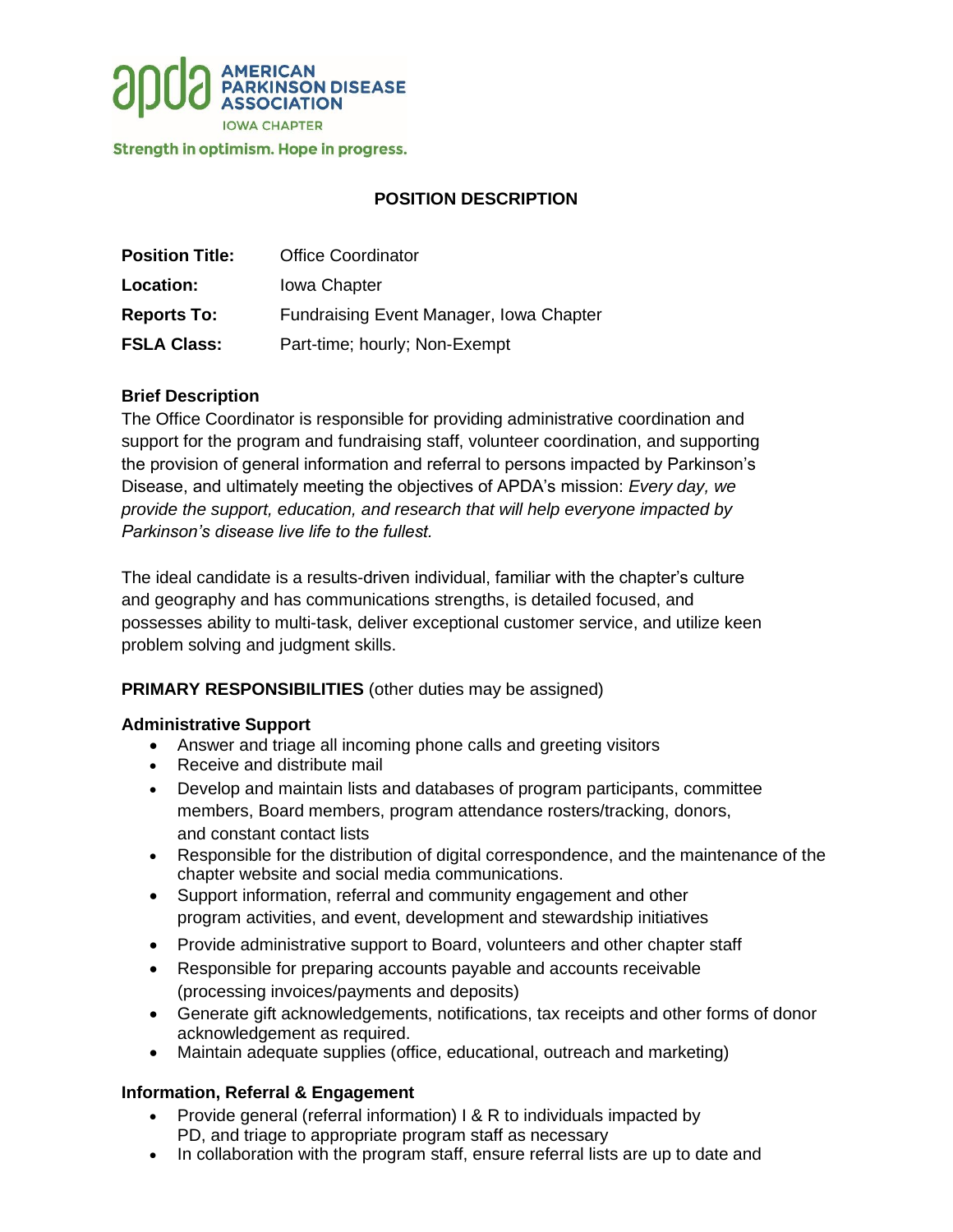accessible, and facilitate the distribution of educational materials in the community

- Assist in the preparation and analysis data base reports to inform service delivery improvement and enhanced stakeholder relationships
- Assist with event logistics for events
- Responsible to maintain and update the chapter website
- Maintain excellent relationships with people with PD, providers and stakeholders
- Maintains a working knowledge of the APDA mission and its programs to address them
- Serve as a community liaison at community events and meetings

## **POSITION REQUIREMENTS:**

- Three-years' experience in a face-paced office environment, preferably in a mission-driven, non-profit environment engaging a variety of constituents,
- Strong computer skills and ability to use existing technology to achieve desired results. Proficientin latest versions of Microsoft Office applications including Word, Excel, Outlook, Publisher, and Power Point. Experience in donor database software and in social media platforms is preferred.
- Ability to work effectively both independently and in a team environment
- Ability to identify and ensure the confidentiality and security of all information
- Excellent interpersonal skills and ability to connect and articulate the mission of APDA
- Maintain high level of integrity, diplomacy and initiative
- Willingness and flexibility to work evenings and/or weekends as necessary to carry out responsibilities

## **Working Conditions, Physical Demands, Travel**

- General Working Conditions: Office environment
- Physical Demands: primarily a sedentary work environment, requirements along with the ability to stand, sit, feel, crawl, bend, reach; occasional need to lift or move up to 25 pounds
- Machines, Tools, Equipment, Electronic Devices, Computer Software, etc. use:
	- Ability to operate a motor vehicle in accordance with company policy.
	- Ability to use common office equipment such as: telephone, scanner, computer, printer and copier.
	- Computer programs including MS Office and Outlook, related industry and functional databases.
- Travel requirements: Up to 25% travel within area served by the chapter, and irregular hours including evening or weekend meetings, or events as needed.

**EDUCATION:** High School diploma; some college preferred.

## **RELATED SKILLS AND KNOWLEDGE:**

- Excellent communication and interpersonal skills and demonstrated ability to build relationships with all levels of volunteers and staff
- Demonstrated problem-solving and decision-making skills
- Ability to organize time, work independently, handle confidential material, and work wellunder pressure
- Willingness and ability to travel as required to perform job
- Computer proficiency in database management, MS Office/Outlook, financial systems, social media and marketing platforms